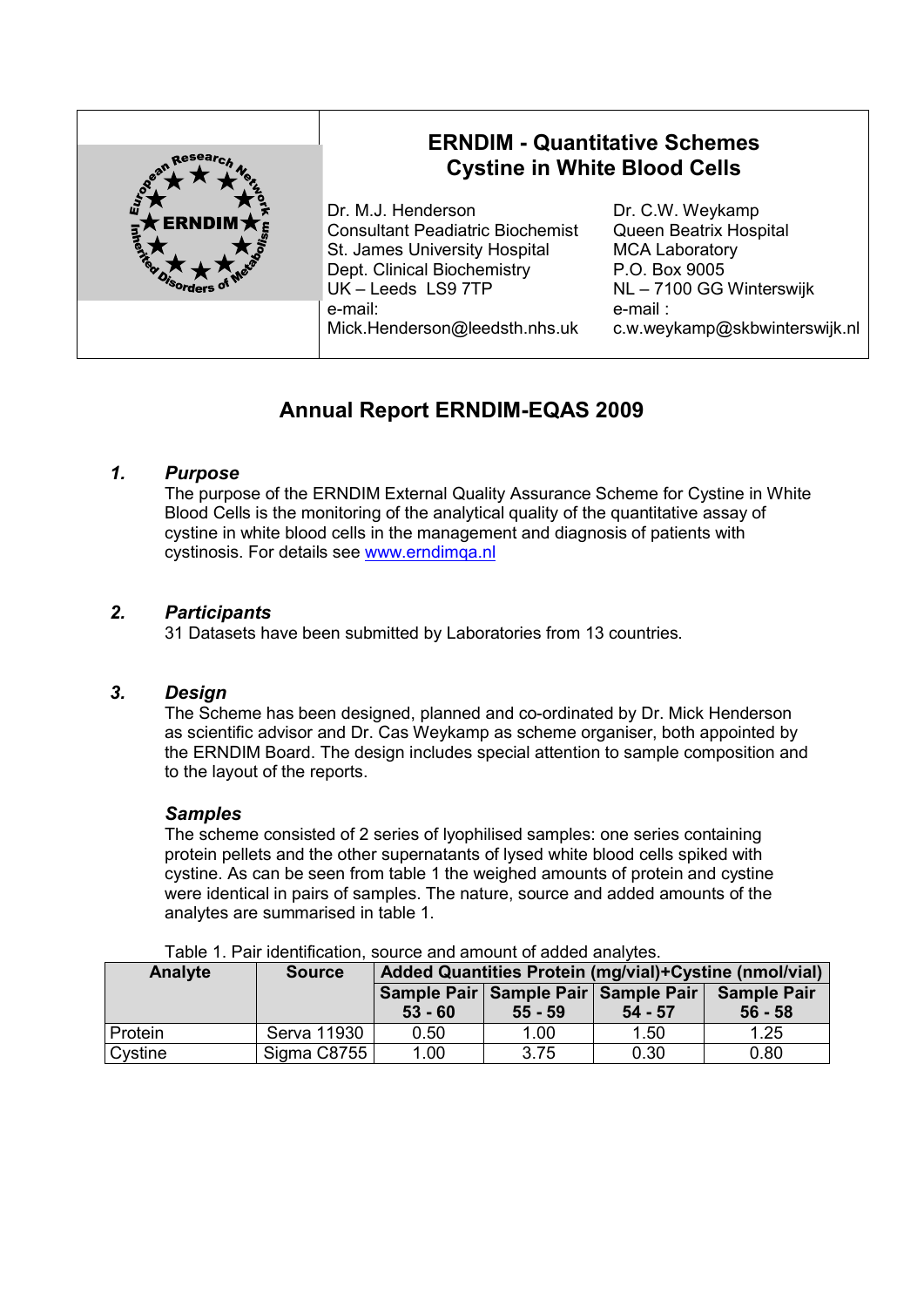## *Reports*

All data-transfer, the submission of data as well as request and viewing of reports proceeded via the interactive website www.erndimqa.nl

An important characteristic of the website is that it supplies short-term and long-term reports.

**Short-term reports** on the eight individual specimens are available two weeks after the submission deadline and provide up-to-date information on analytical performance. Although technically reports could be immediately available a delay time of 14 days has been introduced to enable the scientific advisor to inspect the results and add his comment to the report.

The **annual long-term report** summarises the results of the whole year.

A second important characteristic of the ERNDIM website is the different levels of detail of results which allows individual laboratories the choice of fully detailed and/or summarised reports.

The "Analyte in Detail" is the most detailed report and shows results of a specific analyte in a specific sample.

A more condensed report is the "Current Report" which summarises the performance of all analytes in a specific sample.

The Annual Report summarizes all results giving an indication of overall performance for all analytes in all 8 samples.

Depending on the responsibilities within the laboratory participants can choose to inspect the annual report (QC managers) or all (or part of) detailed reports (scientific staff).

## *4. Discussion of Results in the Annual Report 2009*

In this part the results as seen in the annual report 2008 will be discussed. Please print out your annual report from the website when you follow the various aspects below and keep in mind that we only discuss the results of "all labs". It is up to you to inspect and interpret the results of your own laboratory.

### *4.1 Accuracy*

A first approach to evaluating your performance in terms of accuracy is comparison of your mean values in the eight samples with those of all labs. This is shown in the columns "your lab" and "all labs" under the heading "Accuracy". For example for protein the mean of all labs is 1.02 mg/vial. with which you can compare the mean of your lab.

#### *4.2 Recovery*

A second approach to describe accuracy is the percentage recovery of added analyte. In this approach the amounts of weighed quantities added to the samples are the assumed target values after adjustment for blank values. The correlation between weighed amounts (on the x-axis) and your measured quantities (on the y-axis) has been calculated. The slope of the resulting relationship (  $a$  in  $y = ax + b$ ) in this formula multiplied by 100% is your recovery of the added amounts. The outcome for your lab in comparison to the median outcome of all labs is shown in the column "Recovery".

It can be seen that the mean recovery of cystine is 104% and of protein is 97%, which is excellent and very reassuring. We are all measuring the same thing.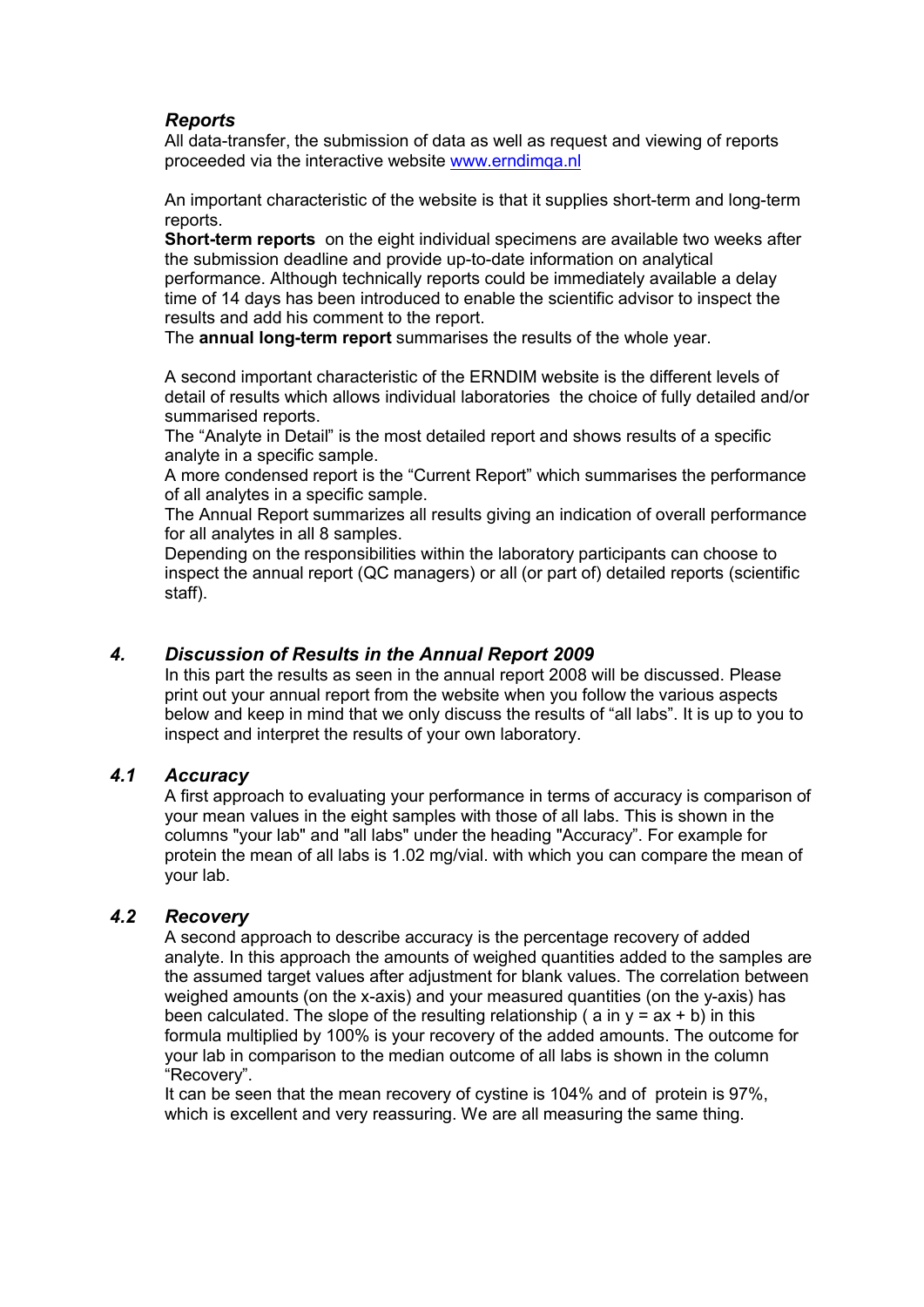## *4.3 Precision*

Reproducibility is an important parameter for the analytical performance of a laboratory and is addressed in the schemes' design. Samples provided in pairs can be regarded as duplicates from which CV's can be calculated. The column "Precision" in the annual report shows your CV's in comparison to median values for all labs. The best median CV is observed for protein (5.7%). 13.2% and 20.0% are seen for cystine and cystine (nmol ½ cys/mg protein), respectively.

## *4.4 Linearity*

Linearity over the whole relevant analytical range is another important parameter for analytical quality and is also examined within the schemes. A comparison of the weighed quantities on the x-axis and your measured quantities on the y-axis allows calculation of the coefficient of regression (**r**). The column "Linearity" in the annual report shows your **r** values in comparison to the median **r** values for all labs. Ideally the **r** value is close to 1.000 and this is indeed observed with values of 0.985 for protein and 0.993 for cystine.

## *4.5 Interlab CV*

For comparison for diagnosis and monitoring of treatment for one patient in different hospitals and for use of shared reference values it is essential to have a high degree of harmonization between results of laboratories. Part of the schemes' design is to monitor this by calculating the Interlaboratory CV. This, along with the number of laboratories who submitted results is shown in the column "Data all labs" in the annual report. We see an interlab CV of 18.2% for protein and of 31.5% for cystine (nmol  $\frac{1}{2}$ ) cys/mg protein).

## *4.6 Number of participating labs and submitting results*

In total 31 labs received samples and 29 submitted results.

#### *4.7 Interrelationships between results*

Cystine (nmol ½ cys/mg protein) is a ratio of the assays of cystine (nmol/aliquot) and protein. The precision will be the cumulated precision of both assays.

#### *4.8 Report in correct numbers*

As we have indicated in previous reports it is important to report in the correct units. Although we feel that nearly all labs do that now, some strange results of individual labs might be traced back to "clerical errors". So if you have a deviating result, please check if you reported your result in the correct units.

## *4.9 Your performance: red and green flags*

After some years of discussion and planning a system to judge performance of individual laboratories is implemented starting from January 2009. In the annual report of an individual laboratory red flags indicate poor performance for accuracy, precision, linearity and recovery. Amino acids with satisfactory performance for at least three of the four parameters (thus no or only one red flag or no result) receive a green flag. Thus a green flag indicates satisfactory performance for analysis of that particular amino acid while a red flag indicates that your laboratory has failed to attain satisfactory performance. Criteria for red flags can be found in the general information on the website (general information; interactive website, explanation annual report).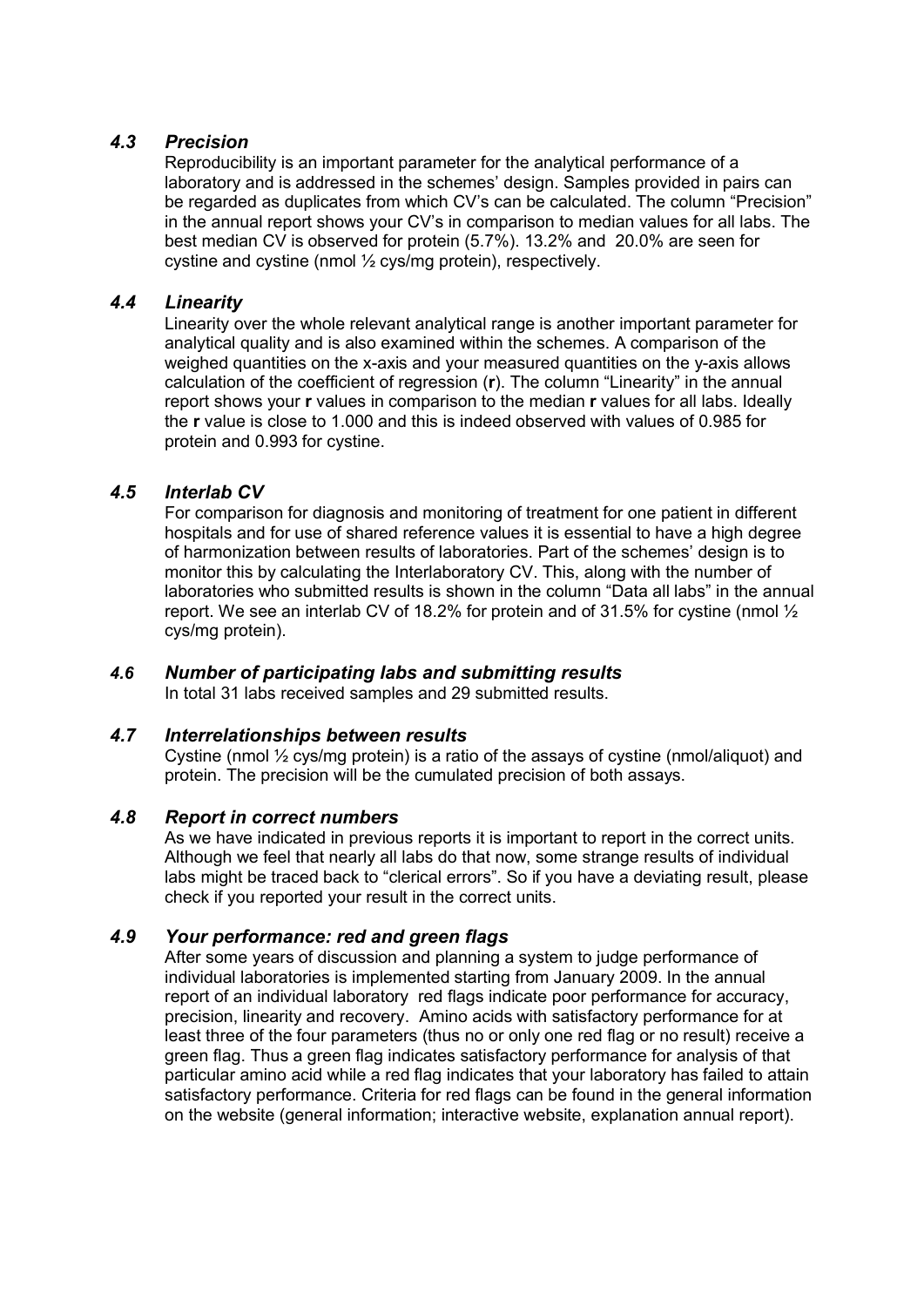## *4.10 Poor Performance Policy*

A wide dispersion in the overall performance of individual laboratories is evident. Table 2 shows the percentage of red flags observed. 59% of the laboratories have no red flag at all and thus have attained excellent overall performance. In contrast, at the other extreme there are also 4% of laboratories with more than 25% red flags. Following intensive discussion within the ERNDIM board and Scientific Advisory Board (SAB) and taking into account feedback from participants we have been able to agree on a harmonised scoring system for the various branches of the Diagnostic Proficiency schemes and qualitative schemes. We have also tested a scoring system for the quantitative schemes as described in our Newsletter of Spring 2009. In parallel to this the SAB has agreed levels of adequate performance for all the schemes and these will be re-evaluated annually. The scoring systems have been carefully evaluated by members of the SAB and have been applied to assess performance in our schemes from 2007 onwards. The ERNDIM Board has decided that the Scientific Advisor will judge the performance of the individual laboratories based on these levels of satisfactory performance and issue a letter of advice of failure to achieve satisfactory performance to those laboratories which do not achieve satisfactory performance. The letter is intended to instigate dialogue between the EQA scheme organiser and the participating laboratory in order to solve any particular analytical problems in order to improve quality of performance of labs in the pursuit of our overall aim to improve quality of diagnostic services in this field.

| % Red Flags seen<br>in Annual Report | <b>Percentage Labs</b><br>In this Category | <b>Cumulative Percentage</b><br><b>Of Labs</b> |
|--------------------------------------|--------------------------------------------|------------------------------------------------|
| >25%                                 | 4%                                         | 4%                                             |
| $20 - 25%$                           | 11%                                        | 15%                                            |
| $15 - 20%$                           | 15%                                        | 30%                                            |
| $10 - 15%$                           | 0%                                         | 30%                                            |
| $5 - 10%$                            | 11%                                        | 41%                                            |
| $0 - 5%$                             | 0%                                         | 41%                                            |
| $0\%$                                | 59%                                        | 100%                                           |

#### *Table 2. Percentage Red Flags*

#### *4.10 Certificates*

As for other schemes the performance as it is indicated by the red/green flags in the individual laboratories annual report is summarised in the new style of annual participation certificate. The certificate lists the total number of amino acids in the scheme, the number for which results have been submitted and the number for which satisfactory performance has been achieved. It is important to bear in mind that the certificate has to be backed up by the individual annual report in the case of internal or external auditing.

#### **5.** *Summary*

We feel that, after some pilots, the scheme is well-established now. The mean performance of the labs, especially the recovery of added cystine and protein, is fine. Of course the performance of some individual labs require improvement. The Interlab CV demonstrates lack of standardisation which requires improvement. We would like to emphasise the need for all laboratories to use internal quality control. At its simplest this can be made from pooling surplus supernatants from assayed samples. We think that some of the aberrant results are still caused by simple calculating errors.